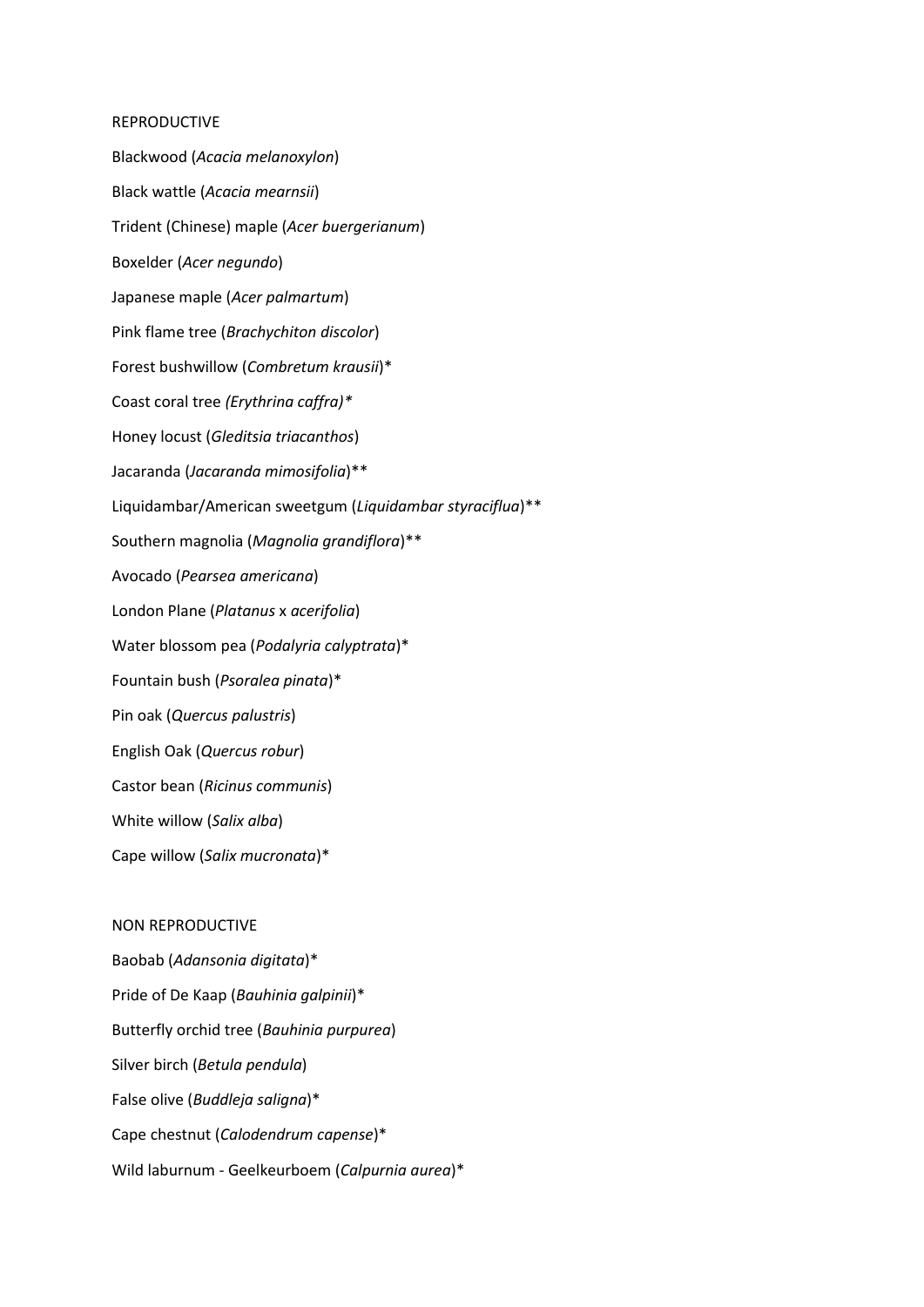Common camellia (*Camellia japonica*) Pecan nut (*Carya illinoinensis*) Kapok (*Ceiba pentandra*) Camphor (*Cinnamomum camphora*) Lemon (*Citrus limon*) Orange (*Citrus sinensis*) River bushwillow (*Combretum erythrophyllum*)\* Septee tree (*Cordia caffra*)\* Cabbage tree - Kiepersol (*Cussonia spicata*)\* Star apple (*Diospyros dichrophylla*)\* Monkey plum (*Diospyros lycidioides*)\* Cape ash (*Ekebergia capensis*)\* Loquat (*Eriobotrya japonicum*) Aloe coral tree (*Erythrina livingstoniana*) Common coral tree (*Erythrina lysistemon*)\* River red gum (*Eucalyptus camaldulensis*) Common fig (*Ficus carica*) Natal fig (*Ficus natalensis*)\* European ash (*Fraxinus excelsior*) Cross berry (*Grewia occidentalis*)\* Spike thorn (*Gymnosporia buxifolia*)\* Tree fuschia (*Halleria lucida*)\* Wild plum (*Harpephyllum caffrum*)\* Syringa (*Melia azedarach*) Honey flower - Kruidjie-roer-my-nie (*Melianthus major*)\* Mulberry (*Morus* sp.) Forest elder (*Nuxia floribunda*)\* Wild olive (*Olea europea* subsp. *africana*)\* American plane (*Platanus occidentalis*) Californian plane (*Platanus racemosa*) Frangipani (*Plumeria rubra*)